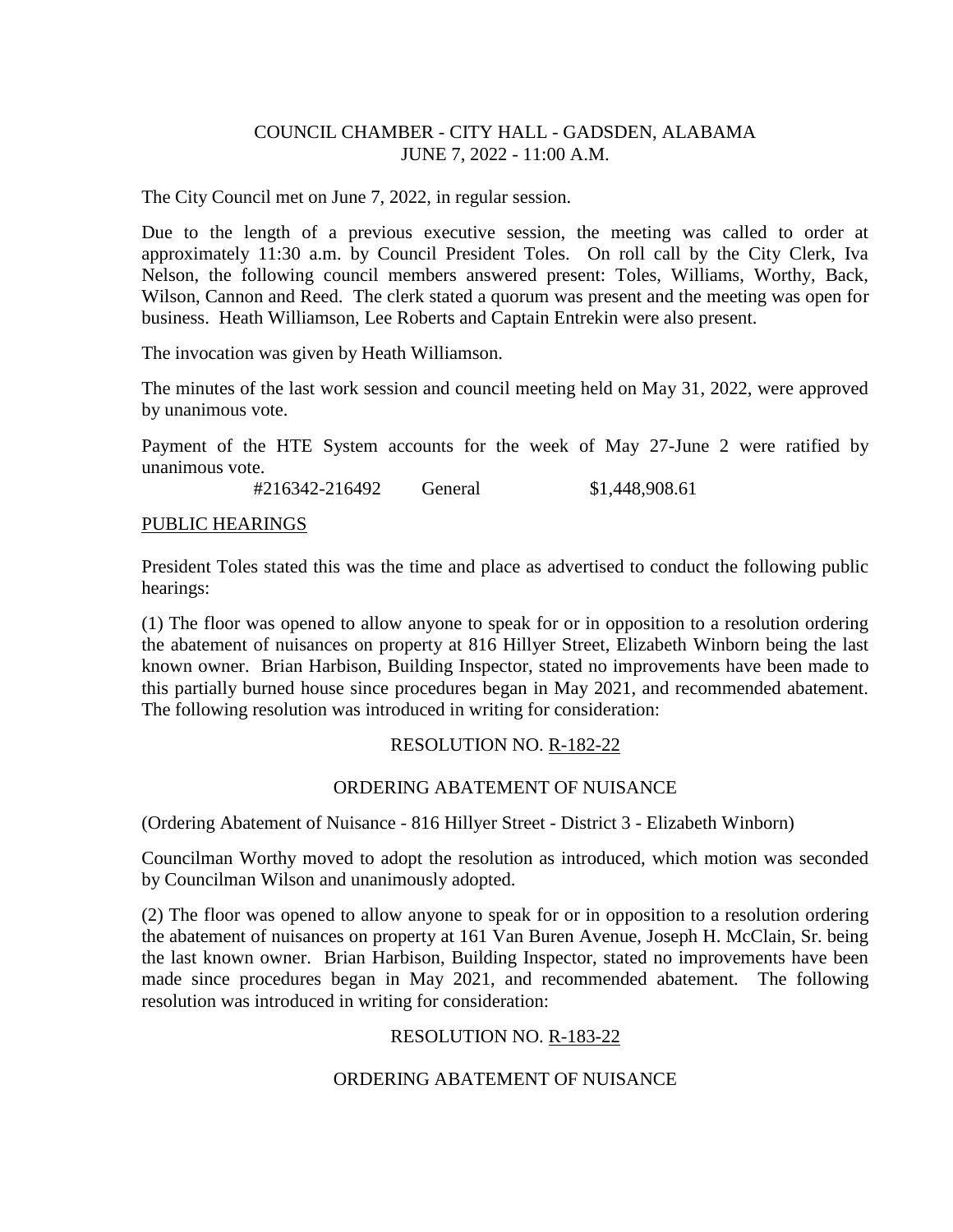(Ordering Abatement of Nuisance - 1621 Van Buren Avenue - District 5 - Joseph H. McClain, Sr.)

Councilman Wilson moved to adopt the resolution as introduced, which motion was seconded by Councilman Back and unanimously adopted.

#### RESOLUTION PRESENTED FOR CONSIDERATION

The following resolution was introduced in writing for consideration:

#### RESOLUTION NO. R-184-22

## AUTHORIZING SPECIAL USE PERMIT FOR VERIZON WIRELESS TO MODIFY EXISTING WIRELESS TELECOMMUNICATIONS FACILITY LOCATED AT 500 CLAYTON BOULEVARD

(Authorizing Special Use Permit - Verizon Wireless - 500 Clayton Boulevard - To install equipment and modify existing telecommunications facility)

Councilman Reed moved to adopt the resolution as introduced, which motion was seconded by Councilman Cannon and unanimously adopted.

Councilman Reed said he voted for the permit; however, litter and trash around the tower need to be cleared.

### ORDINANCE - FIRST READING

An Ordinance Amending Fiscal Year 2022 Budget (Reflecting Receipt and Appropriation of ADECA CARES Act CDBG-CV Program Funds) was introduced in writing and read by President Toles.

Since no action was taken in this meeting, the ordinance will be placed on the agenda of the next regular meeting for consideration.

#### DEPARTMENT/BOARD REPORTS

Dr. Kathy L. Murphy - Gadsden State Community College apologized for a misunderstanding that occurred last week and affirmed the city's letter of support for the proposed Advanced Manufacturing Center. She expressed appreciation for the city's partnership in development of the Gadsden Sports Park on the campus and other support provided.

Iva Nelson, City Clerk, announced qualifying of candidates for the municipal election on August 23 will begin next Tuesday, June 14. She noted operating hours and observance of the Juneteenth holiday on June 20, and the end of qualifying at 5 p.m. on June 28.

#### COUNCIL REMARKS

President Toles announced next week's work session and council meeting will be held on Monday, June 13, due to the beginning of qualifying.